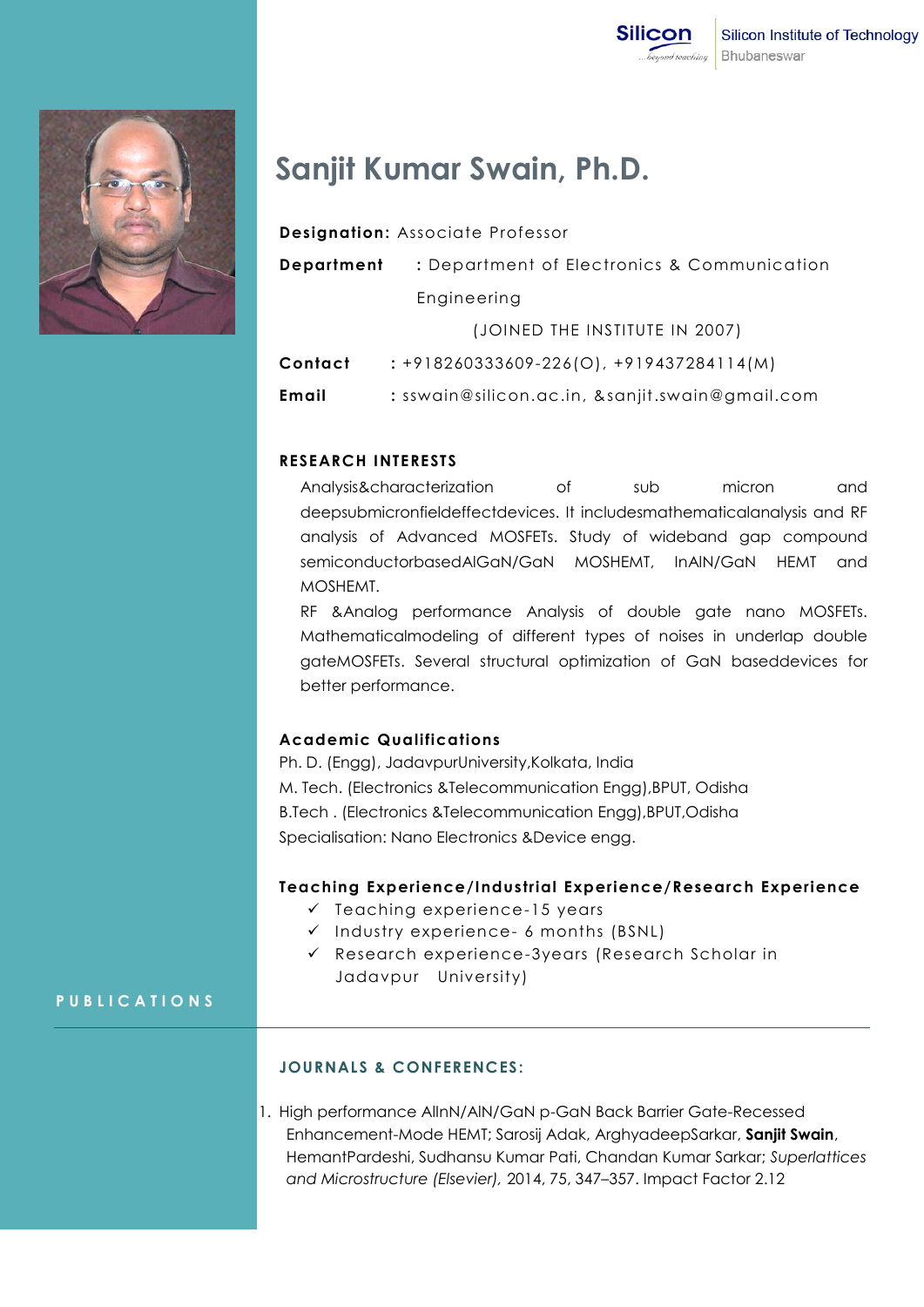- 2. Study of HfAlO/AlGaN/GaN MOS-HEMT with source field plate structure for improved breakdown voltage; Sarosij Adak, Sanjit Kumar Swain, Avtar Singh, HemantPardeshi, Sudhansu Kumar Pati, Chandan Kumar Sarkar; *Physica E: Low-dimensional Systems and Nanostructures (Elsevier),* 2014, 64, 152–157. Impact Factor 2.22
- 3. Impact of gate engineering in enhancement mode n++GaN/InAlN/AlN/GaN HEMTs; Sarosij Adak, **Sanjit Kumar Swain**, HafizurRahaman, Chandan Kumar Sarkar; *Superlattices and Microstructure (Elsevier),* 2016,100, 306-314. Impact Factor 2.12
- 4. Effect of Barrier Thickness on Linearity of UnderlapAlInN/GaN DG-MOSHEMTs; Sarosij Adak**, Sanjit Kumar Swain**, HemantPardeshi, HafizurRahaman, Chandan Kumar Sarkar; *NANO: Brief Reports and Reviews (World Scientific Publishing Company)*; 2017,12, (01), 1750009. Impact Factor 1.26
- 5. Influence of Channel length and High-K oxide Thickness on Subthreshold DC Performance of Graded Channel and Gate stack DG-MOSFETs;Sarosij Adak, **Sanjit Kumar Swain**, ArkaDutta, HafizurRahaman, Chandan Kumar Sarkar; *NANO: Brief Reports and Reviews (World Scientific Publishing Company)*2016, 11, (09), and 1650101. Impact Factor 1.26
- 6. Analysis of flicker and thermal noise in p-channel Underlap DG FinFET; **Sanjit Kumar Swain**, Sarosij Adak, Sudhansu Kumar Pati, HemantPardeshi, Chandan Kumar Sarkar; *Microelectronics Reliability (Elsevier);* 2014, 54 (8), 26, 1549– 1554. Impact Factor 1.37
- 7. Effect of Channel Thickness and Doping Concentration on Sub-Threshold Performance of Graded Channel and Gate Stack DG MOSFETs; **Sanjit Kumar Swain**, Sarosij Adak, Bikash Sharma, Sudhansu Kumar Pati, Chandan Kumar Sarkar; *Journal of Low Power Electronics (American Scientific Publishers);*  2015, 11(10),1-7. Impact Factor 0.84
- 8. Influence of channel length and high-K oxide thickness on subthreshold analog/RF performance of graded channel and gate stack DG-MOSFETs**;Sanjit Kumar Swain**, ArkaDutta, Sarosij Adak, Sudhansu Kumar Pati, Chandan Kumar Sarkar; *Microelectronics Reliability (Elsevier);*2016, 61, 24-29. Impact Factor 1.37
- 9. Impact of InGaN back barrier layer on performance of AIInN/AlN/GaN MOS-HEMTs; **Sanjit Kumar Swain**, Sarosij Adak, Sudhansu Kumar Pati, Chandan Kumar Sarkar; *Superlattices and Microstructure (Elsevier),* 2016, 97( 20) , 258– 267. Impact Factor 2.12
- 10. Performance study of GCGS DG-MOSFETs for Asymmetric Doping and High K Oxide Material Using NQS Method.**Sanjit Kumar Swain,** Sarosij Adak, SaradiyaParija, Chandan Kumar Sarkar, *J. of Active and Passive Electronic Devices,* Vol. 00, pp. 1–15, 2017-18(Old City Publishing).(ESCI)
- 11. Impact of high–K dielectric materials on performance analysis of underlap In0.17Al0.83N/GaNDG-MOSHEMTs. **Sanjit Kumar Swain,** Sarosij Adak.*NANO: Brief Reports and Reviews (World Scientific Publishing Company)*(SCI)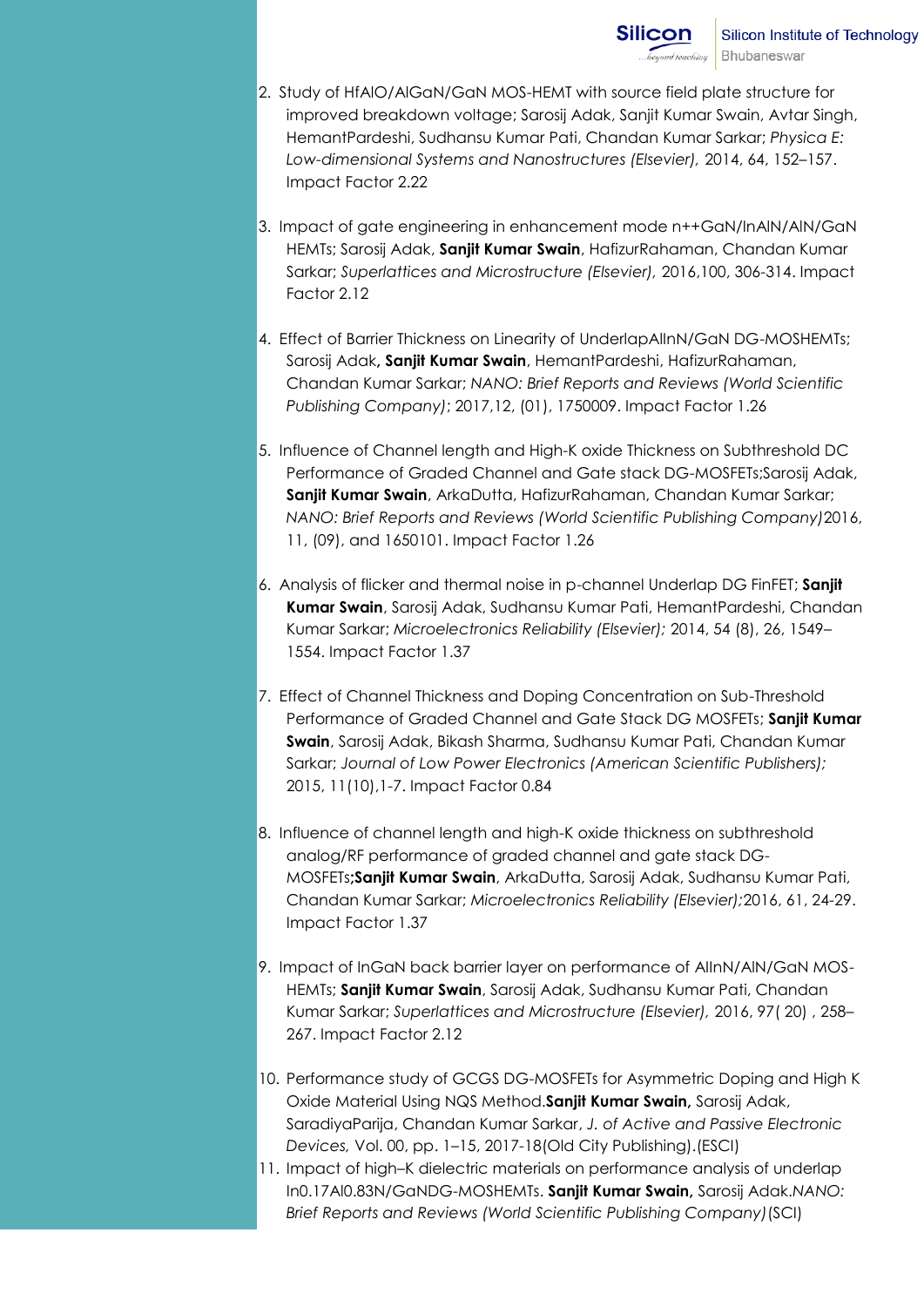- 12. Study of Linearity Performance of Graded Channel Gate Stacks Double Gate MOSFET with Respect to High-K Oxide Thickness. **Sanjit Kumar Swain**, Satish Kumar Das, Sarosij Adak. Silicon(Springer Publication),2019.**SCI**
- 13. Performance Comparison of InAs Based DG-MOSFET with Respect to SiO2 and Gate Stack Configuration. **Sanjit Kumar Swain**, Sudhansu Mohan Biswal, Satish Kumar Das, SarosijAdak ,BiswajitBaral. Nanoscience and Nano Technolgy,2019,**SCI.**
- 14. Analytical modelling of a Cyl-JLAM MOSFET in the subthreshold region using distinct device geometry. SaritaMisra,Sudhansu Mohan Biswal, BiswajitBaral, **Sanjit Kumar Swain,** Angsuman Sarkar, Sudhansu Kumar Pati. Journal of Computational electronics(Springer),2020.**SCI.**
- 15. Comparison Study of DG-MOSFET with and without Gate Stack Configuration for Biosensor Applications. SaradiyaKishorParija, **Sanjit Kumar Swain**, Sarosij Adak, Sudhansu Mohan Biswal, PradiptaDutta .Silicon(Springer Publication),2021.**SCI**
- 16. Performance Analysis of Gate Stack DG-MOSFET for Biosensor Applications. SaradiyaKishorParija, **Sanjit Kumar Swain**, Sudhansu Mohan Biswal, Sarosij Adak, PradiptaDutta .Silicon(Springer Publication),2021.**SCI**
- 17. Performance enhancement of normally off InAlN/AlN/GaN HEMT using aluminium gallium nitride back barrier. Nisarga Chand, Sarosij Adak, **Sanjit Kumar Swain.** Sudhansu Mohan Biswal,ASarkar. Computers and Electrical Engineering ( **Elsevier**), **SCI**
- 18. Effect of AlN Spacer Layer Thickness on Device Performance of AIInN/AlN/GaN MOSHEMT; Sarosij Adak, **Sanjit Kumar Swain**, HemantPardeshi, HafizurRahaman, and Chandan Kumar Sarkar; *International Conference on Computing Communication Control and Automation (ICCUBEA);* 2015,. 902- 905. IEEE, (Best Paper Award)
- 19. [Cited in USPATENT, https://patents.google.com/patent/US20170125565A1/en
- 20. Performance analysis of gate material engineering in enhancement mode n++ GaN/InAlN/AlN/GaN HEMTs; Sarosij Adak, **Sanjit Kumar Swain**, Godwin Raj, HafizurRahaman, and Chandan Kumar Sarkar; *3rd International Conference on Devices Circuits and Systems (ICDCS);* 2016, 89-92. IEEE.
- 21. Impact of high K layer material on Analog/RF performance of forward and reversed Graded channel Gate Stack DG-MOSFETs; **Sanjit Kumar Swain**, Sarosij Adak, ArkaDutta, Godwin Raj, and Chandan Kumar Sarkar; *3rd International Conference on Devices, Circuits and Systems (ICDCS);* 2016, pp. 98-102. IEEE, 2016.
- 22. Effect of Doping in p-GaN Gate on DC performances of AlGaN/GaN Normally-off scaled HFETs; Sarosij Adak, **Sanjit Kumar Swain**, HafizurRahaman, Chandan Kumar Sarkar; *2nd international conference on Devices for Integrated Circuit (DevIC);* pp. 372-375. IEEE, 2017.
- 23. Sub threshold Analog &RF Parameter extraction of GCGS DG- MOSFETs with High K material using NQS approach; **Sanjit Kumar Swain**, Sarosij Adak, SaradiyaParija, Chandan Kumar Sarkar; *2nd international conference on Devices for Integrated Circuit (DevIC);* pp. 216-220. IEEE, 2017.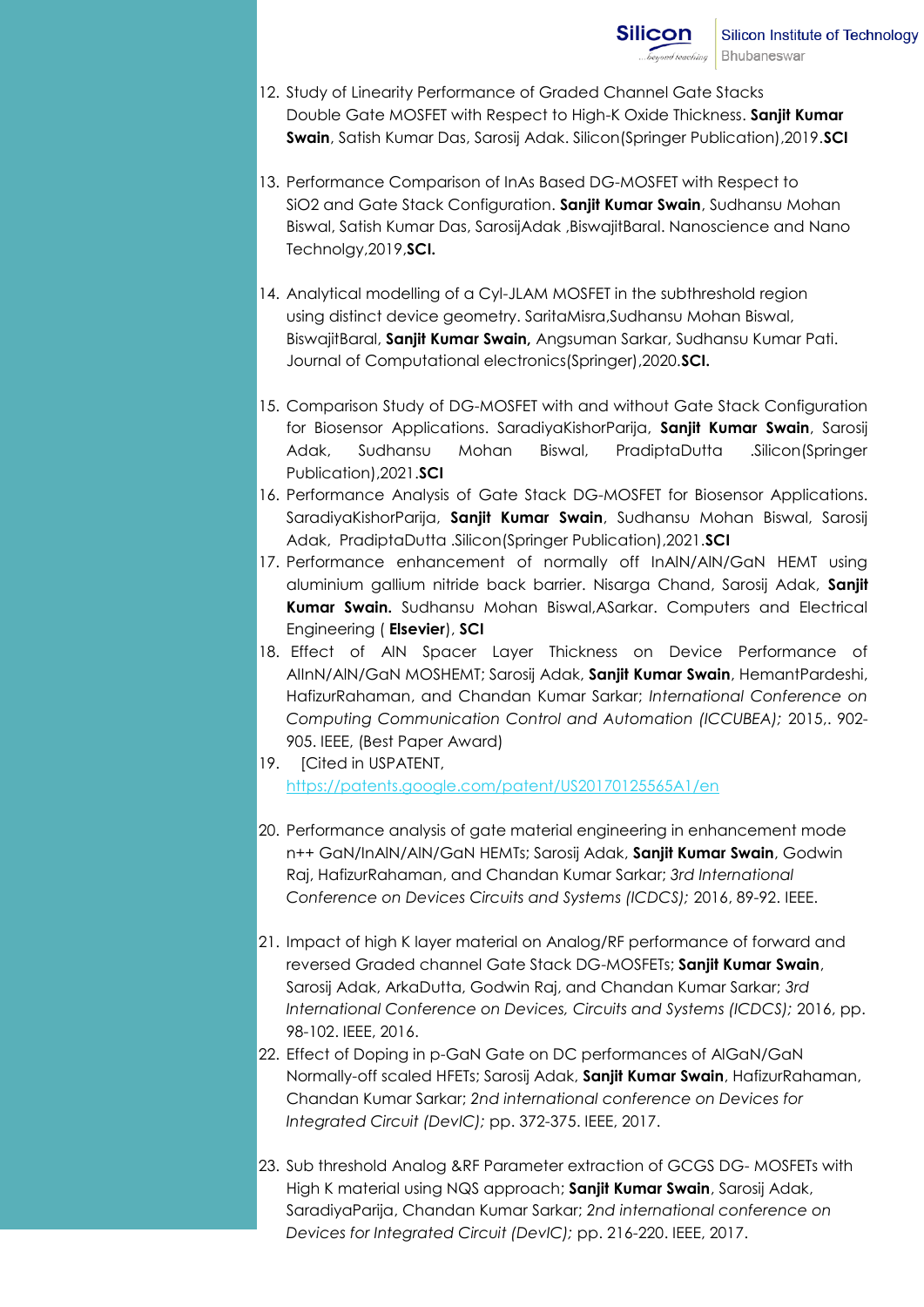- 24. Performance analysis of T-Gate Enhancement mode n++GaN/InAlN/AlN/GaN HEMT; SrishtiSrivastava, **Sanjit Kumar Swain**, Chandan Kumar Sarkar, Sarosij Adak, *2016 International Conference on Innovations in information, Embedded and Communication Systems (ICIIECS). (IEEE XPLORE, In Press).*
- 25. Microwave characteristics of 100nm AlGaN back barrier Gate Recessed Enhancement mode InAlN/AlN/GaN HEMT; SrishtiSrivastava, **Sanjit Kumar Swain**, Chandan Kumar Sarkar, Sarosij Adak, *2016 International Conference on Innovations in information, Embedded and Communication Systems (ICIIECS). (IEEE XPLORE, In Press).*
- 26. Pradipta Kumar Jena, **Sanjit Kumar Swain**, OmprakashAcharya, Sarosij Adak. " Study of Linearity Performances of Junction-less Tripple material Cylindercal Surrounding Gate MOSFET. AESPC-2018, (IEEE XPLORE In Press),22nd -24th October-2018.
- 27. **Sanjit Kumar Swain**, S. Adak, S.M.Biswal, B.Baral, S.Parija "Comparision of Linearity Performance of InP Based DG MOSFETs with Gate Stack SIO2 and HfO2" IEEE Electron Device Kolkata Conference, EDKCON-2018, (IEEE XPLORE In Press) 24<sup>th</sup>-25<sup>th</sup> Nov 2018, Kolkata.
- 28. B.Baral, S.M.Biswal, P.Priya, **Sanjit Kumar Swain**, S.Mishra "Impact of variation in barrier thickness on a Gate-Engineered TM-DG Heterostructure MOSFET to suppress SCEs and Analog, RF, Linearity performance investigation for SOC applications" IEEE Electron Device Kolkata Conference, EDKCON-2018, (IEEE XPLORE In Press) 24th-25th Nov 2018, Kolkata.
- 29. S.M.Biswal, B.Baral, **Sanjit Kumar Swain**, S.K.Pati "Performance Analysis of Down Scaling Effect of Si Based SRG Tunnel FET." IEEE Electron Device Kolkata Conference, EDKCON-2018, (IEEE XPLORE In Press) 24<sup>th</sup>-25<sup>th</sup> Nov 2018, Kolkata.
- 30. S.Mishra, S.M.Biswal, B.Baral, **Sanjit Kumar Swain**, S.K.Pati "Study of Effect of Down Scaling on the Analog/RF Performance of Gate All Around JL MOSFET." IEEE Electron Device Kolkata Conference, EDKCON-2018, , (IEEE XPLORE In Press 24<sup>th</sup>-25<sup>th</sup> Nov 2018, Kolkata.
- 31. Satish Ku Das, **Sanjit Kumar Swain**,B.Baral "Analysis of Junction-less Triple-Material Cylindrical Surrounding Gate MOSFET, I4CD-2018,(Accepted)
- 32. Satish Ku Das, **Sanjit Kumar Swain**, B.Baral,S.M. Biswal "Effect of High-K Spacers on Performance of Uniformly doped Gate Stack DG-MOSFET", DeviC-2019,IEEE EXPLORE.(Accepted)
- 33. **Sanjit Kumar Swain**, Satish Ku Das, B.Baral, S.M. Biswal "Effect of High-K Spacers on Performance of Non-Uniformly doped DG-MOSFET",DeviC-2019,IEEE EXPLORE.(Accepted)
- 34. Debashis Nayak, **Sanjit Kumar Swain**, Satish Ku Das, B.Baral,S.M.Biswal "A Novel Driver less SRAM with Indirect Read for Low Energy Consumption and Read Noise Elimination",DeviC-2019,IEEE EXPLORE.(Accepted)
- 35. Umakanta Nanda, **Sanjit Kumar Swain**, Satish Ku Das, B.Baral,S.M. Biswal "PLL Performance Optimization for Fast Locking Energy Efficiency and Low Noise",DeviC-2019,IEEE EXPLORE.(Accepted)
- 36. S.M.Biswal,BiswajitBaral, **Sanjit Kumar Swain**, Satish Ku Das, B. Baral, Debashis Nayak "Performance Analysis of Staggered heterojunction based SRG TFET biosensor for health IoT application",DeviC-2019,IEEE EXPLORE.(Accepted)
- 37. BiswajitBaral, S.M.Biswal**Sanjit Kumar Swain**, Satish Ku Das, Debashis Nayak "RF/Analog & Linearity performance analysis of a downscaled JL DG MOSFET